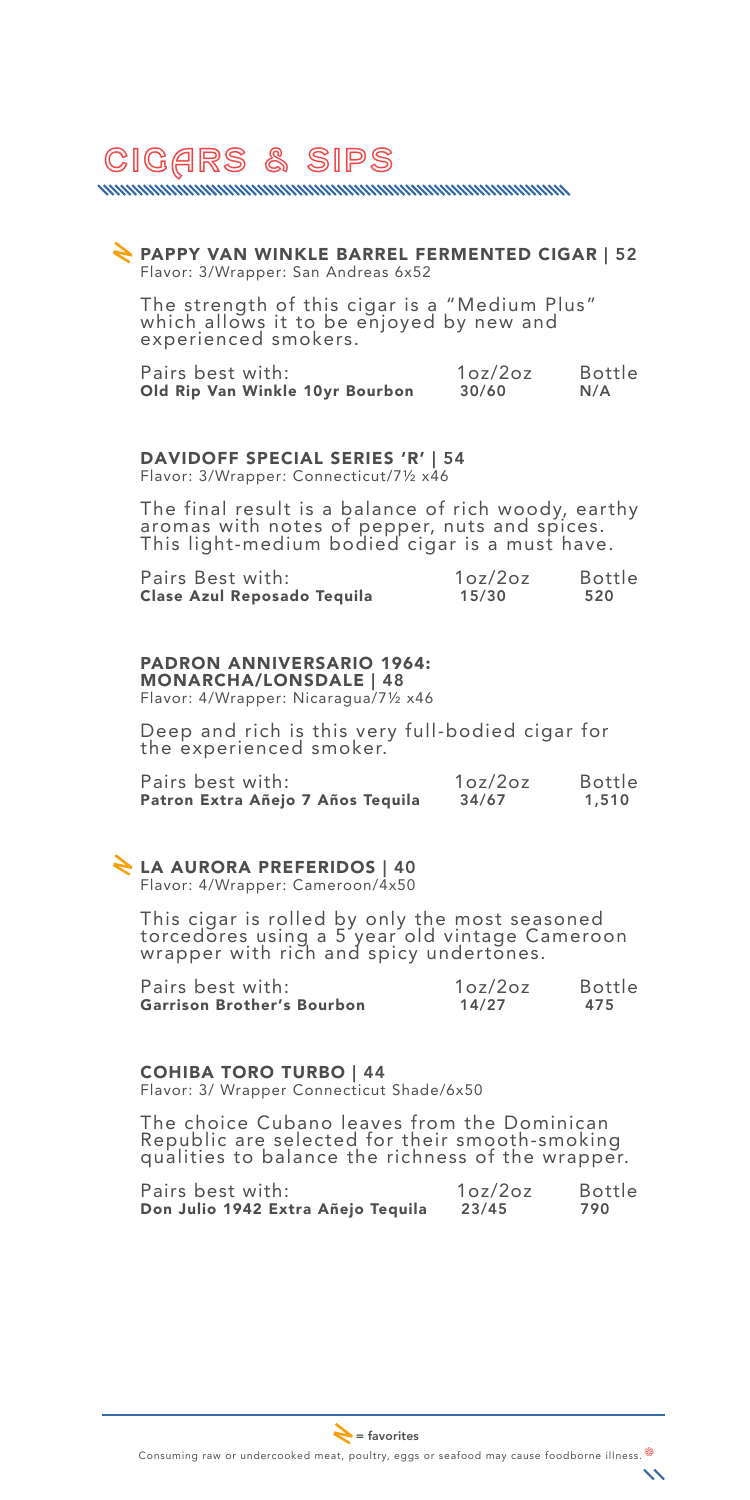## CigArs & Sips

### MONTECRISTO # 2: TORPEDO | 38 Flavor: 2.5/Wrapper: Connecticut Shade/6x50

This extraordinary cigar is in its most legendary shape, the pyramid torpedo. It delivers cedar flavors in abundance and a musty, smoky flavor jumps off the palate.

<u>mmmmmmmmmmmmmmmmmmmmmmmmmmmmmmmm</u>

| Pairs Best with:             | 1oz/2oz Bottle |     |
|------------------------------|----------------|-----|
| Balvenie 14yr Caribbean Cask | 11/22          | 385 |

#### GURKHA GRAND RESERVE TORPEDO TUBED | 34 Flavor:3.5/ Wrapper: Connecticut/ 61/2x52

The flagship cigar of Gurkha. These cigars are hand rolled using the finest tobacco grown in the Cibao Valley of the Dominican Republic. Presented in this glorious glass tube with wax seal, each cigar is infused with Louis XIII Remy Martin.

| Pairs best with:                     | 1oz/2oz Bottle |  |
|--------------------------------------|----------------|--|
| <b>Remy Martin Louis XIII Cognac</b> | $135/270$ N/A  |  |

### ASHTON VSG | 38

Flavor: 5/Ecuadorian Sun Grown 51/2x50

It takes 2 years to produce this cigars incredible taste and intense flavor; even the most experienced smoker might want to be sitting down.

| Pairs best with:  | 1oz/2oz Bottle |     |
|-------------------|----------------|-----|
| Ron Zacapa XO Rum | 16/31          | 540 |

#### ROCKY PATEL LIMITED RESERVE VINTAGE | 28 Flavor: 3.5/Wrapper: Assorted/7x48

The 1992 vintage cigar comes from a stash of tobacco lost in litigation for a decade. The 13 years of aging has resulted in big flavors with tons of nut and fruit undertones. This makes it a well-constructed, tasty smoke.

| Pairs best with:      | 1oz/2oz Bottle |     |
|-----------------------|----------------|-----|
| Santa Teresa 1796 Rum | 9/17           | 295 |

# CigArs & Sips

## **MY FATHER, LE BIJOU 1922 | 24** Flavor: 3/Wrapper Nicaragua/ 6x52

French for "The Jewel", Le Bijou 1922 is a rich, complex treat that comes with a 97-point rating and was 2015 Cigar of the Year.

<u>mummummummummummummummummummummummumm</u>

| Pairs Best with:                  | 1oz/2oz | <b>Bottle</b> |
|-----------------------------------|---------|---------------|
| Bruichladdich Islay Barley Scotch | 11/22   | 385           |

### ARTURO FUENTE HEMINGWAY SHORT STORY: PERFECTO ROBUSTO | 22

Flavor: 3.5/Wrapper: Cameroon/41/8 x48

This very rich yet mild bodied cigar is made with the famous Cameroon wrapper with an extra 140 days of natural aging. With its exquisite construction, this flavorful cigar has almost sweet undertones and a rich aroma.

| Pairs best with:    | 1oz/2oz | <b>Bottle</b> |
|---------------------|---------|---------------|
| Ron Zacapa 23yr Rum | 9/18    | 315           |

## ROMEO Y JULIETA: CLENCEAU TORO TUBE | 22

Flavor: 3/Wrapper: Indonesian/6x50

It's a medium bodied cigar blended with Dominican Olar filler and binder from the famed Cibao Valley. It's presented in the stunning aluminum tube familiar to Cuban tradition.

| Pairs best with: |                              | 1oz/2oz | <b>Bottle</b> |
|------------------|------------------------------|---------|---------------|
|                  | Diplomatico Gran Reserva Rum | 6/12    | 205           |

## MACANUDO: BARON DE ROTHSCHILD | 22

Flavor: 2/Wrapper: Connecticut Shade/6½x42

This is the #1 selling cigar in the USA. The consistent quality construction and familiar flavor are truly a pleasure to enjoy.

| Pairs best with:        | 4oz | <b>Bottle</b> |
|-------------------------|-----|---------------|
| Warre's Otima 10yr Port | 16  | 100           |

### OLIVIA SERIES V | 20

Flavor: 3/Wrapper: Nicaragua/ 5x54

This cigar is blended by growing the same seed in 3 distinct and diverse regions of Nicaragua. The sun grown Habano wrapper has notes of dark tobacco with spice and rich cedar.

| Pairs Best with:       | 1oz/2oz | <b>Bottle</b> |
|------------------------|---------|---------------|
| <b>Balcones Rumble</b> | 8/15    | 270           |